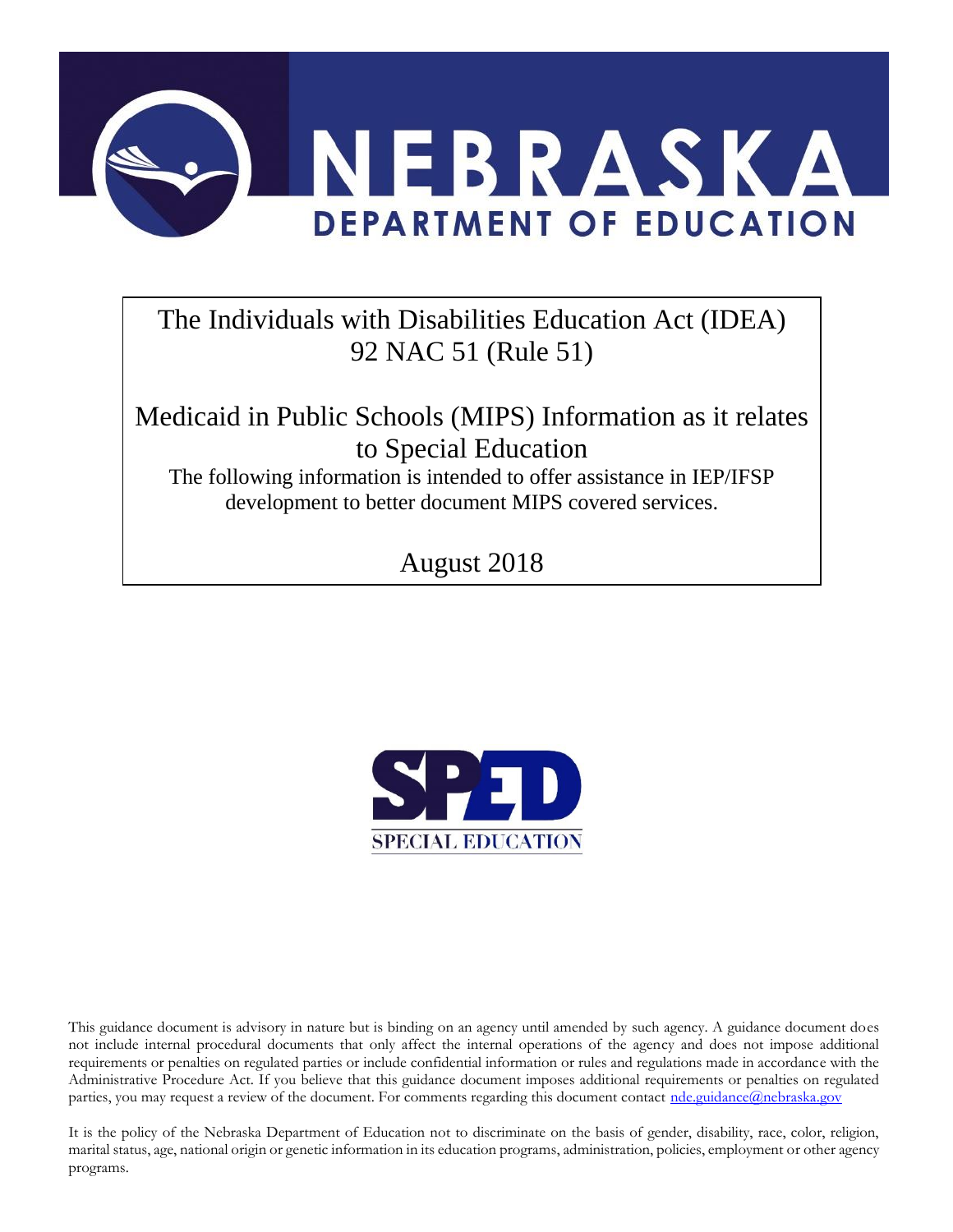# **Table of Contents**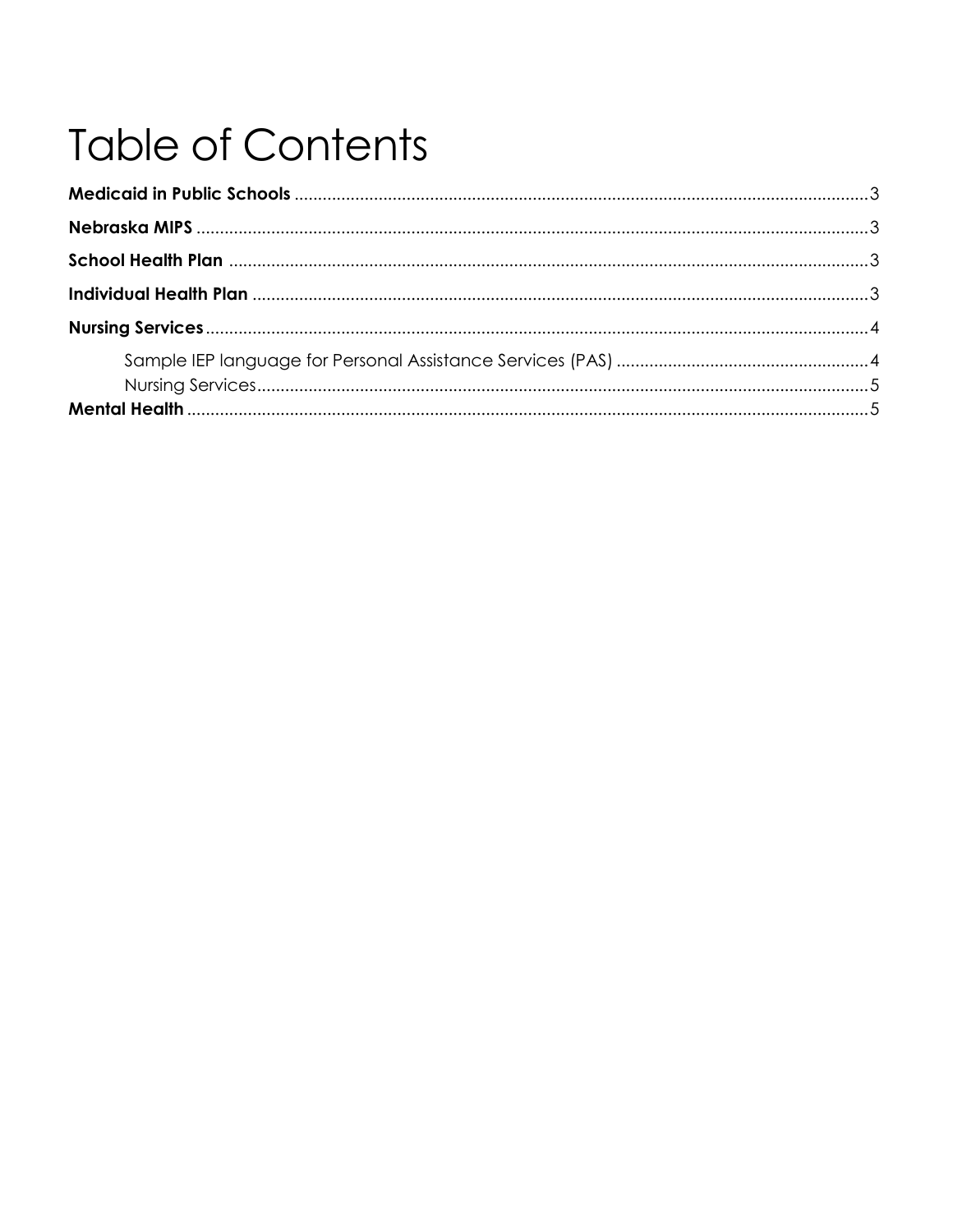# **Medicaid in Public Schools (MIPS) Guidance Document**

## **Medicaid in Public Schools (MIPS)**

Public schools may receive Medicaid funds for some health services provided to students at school. The services must be medically necessary, the student must be eligible for Medicaid, and special education and services must be included in their Individual Education Plan (IEP) or Individualized Family Service Plan (IFSP).

#### **Nebraska MIPS**

The following services are currently covered under Nebraska MIPS. All services must be provided in accordance with all relevant rules and regulations in force on the date of service:

- 1. Occupational Therapy
- 2. Physical Therapy
- 3. Speech-Language Therapy
- 4. Nursing
- 5. Mental Health
- 6. Personal Care
- 7. Vision
- 8. Transportation

To better understand MIPS covered services please visit <http://dhhs.ne.gov/medicaid/Documents/SBS%20Guide.pdf>

## **School Health Plan**

Students with chronic and complex healthcare needs often require specialized care at school to help ensure their health and safety. An Individual Health Plan may be developed by the school nurse as part of the [IEP](https://www.cincinnatichildrens.org/patients/child/special-needs/education/school/iep/) or a [Section 504](https://www.cincinnatichildrens.org/patients/child/special-needs/education/school/504/) Plan to specifically address your child's medical needs in the school setting. This individual health plan may be attached to the IEP as required documentation for the MIPS claiming process.

### **Individual Health Plan**

When healthcare needs impact the school day, an Individual Health Plan can be written as a related service provided by an [IEP](https://www.cincinnatichildrens.org/patients/child/special-needs/education/school/iep/) or as an accommodation under a [Section 504 Plan.](https://www.cincinnatichildrens.org/patients/child/special-needs/education/school/504/) The school nurse helps identify students whose health needs affect their daily functioning and their ability to access the school curriculum. This usually includes students who:

- Are medically fragile
- Require complex health care support
- Need frequent and / or potential emergency contacts with a school nurse or other provider
- Have health care needs addressed on a daily basis

The Individual Health Plan is developed by the school nurse. *This care plan should be written with the input and approval of the primary care physician and / or your child's other health providers*. The plan identifies the medical needs that the child has at school and how those needs will be met. The team should look at the nature and complexity of the health care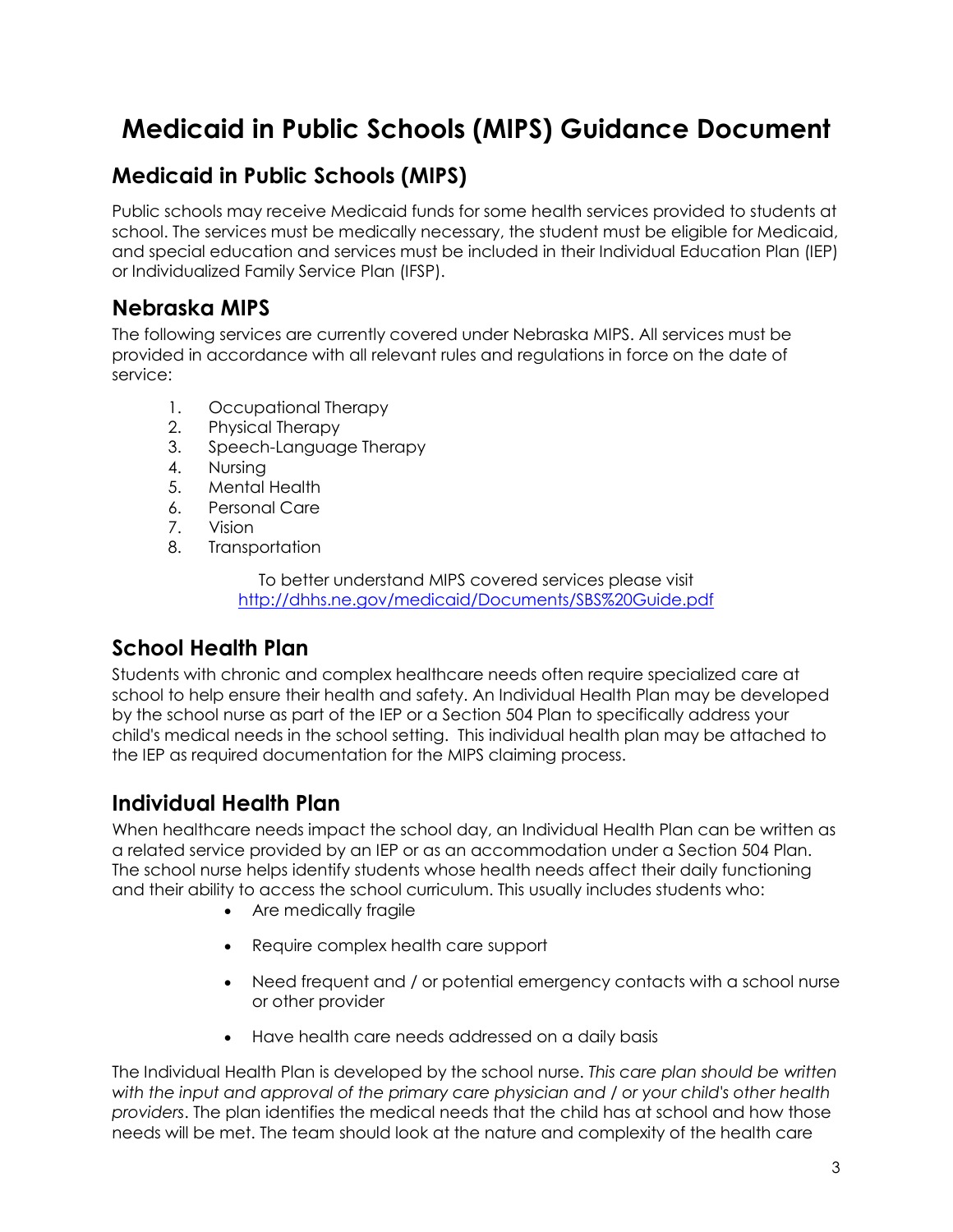need, such as suctioning, ventilator support or tube feeding and recommend the level of nursing or assistive personnel required to ensure the health and safety of the child. The team should consider supports needed during the entire school day, including the classroom, physical education, the school bus, [behavior needs,](https://www.cincinnatichildrens.org/patients/child/special-needs/education/school/behavior/) field trips, and extracurricular activities.

Your school is obligated to provide the necessary school health services without cost to you. However, the school can ask you to pay for part or all of the health services through a financial assistance program such as your Medicaid, private insurance or other sources of funding, but only if this will not reduce your benefits or create additional cost to you. It is up to you to decide whether you will use these outside resources.

The Individual Health Plan will often require frequent updating as changes in the child's medical condition and needs occur. You can request an IEP or 504 Plan meeting at any time to address your concerns.

#### **Nursing Services**

The Individual Health Plan should detail the nursing services that will be required in the school environment. There are a variety of options for nursing care, ranging from using an on-site school nurse for intermittent needs to assigning a dedicated one-to-one nurse for the entire school day. Some school districts may use Licensed Practical Nurses or aides who are supervised by a Registered Nurse.

When planning for nursing in the school environment it is important to consider:

- Type of skilled medical needs
- Level and frequency of skilled medical needs
- Proximity of the nurse to the child
- Type of nursing skill and / or licensure required to provide the care
- How providing the required care impacts student participation in a typical school schedule

Sometimes a family can use the same nurse before, during and after school. In this situation, before and after school nursing care is often paid for under a financial assistance program such as a home care benefit, a public waiver program or by private insurance. However, many school districts are beginning to hire their own nursing staff as a cost cutting strategy. As a result, families often face the challenge of providing nursing in the home to cover before and after school hours. This can be challenging because nurses are sometimes unwilling to work these short and fragmented shifts. Therefore, some families have selected home instruction on their child's [IEP](https://www.cincinnatichildrens.org/patients/child/special-needs/education/school/iep/) to avoid this dilemma.

#### **Sample IEP language for Personal Assistance Services (PAS) and**

#### **Nursing Services**

#### **Paraprofessional/PAS - Please be very specific in your IEP to identify all of the personal care supports your student needs.**

 Due to student's cerebral palsy, she requires paraprofessional/PAS support to assist her with personal care tasks including the following Activities of Daily Living (ADL's): mobility, transfers, positioning, grooming, dressing, eating and toileting. These